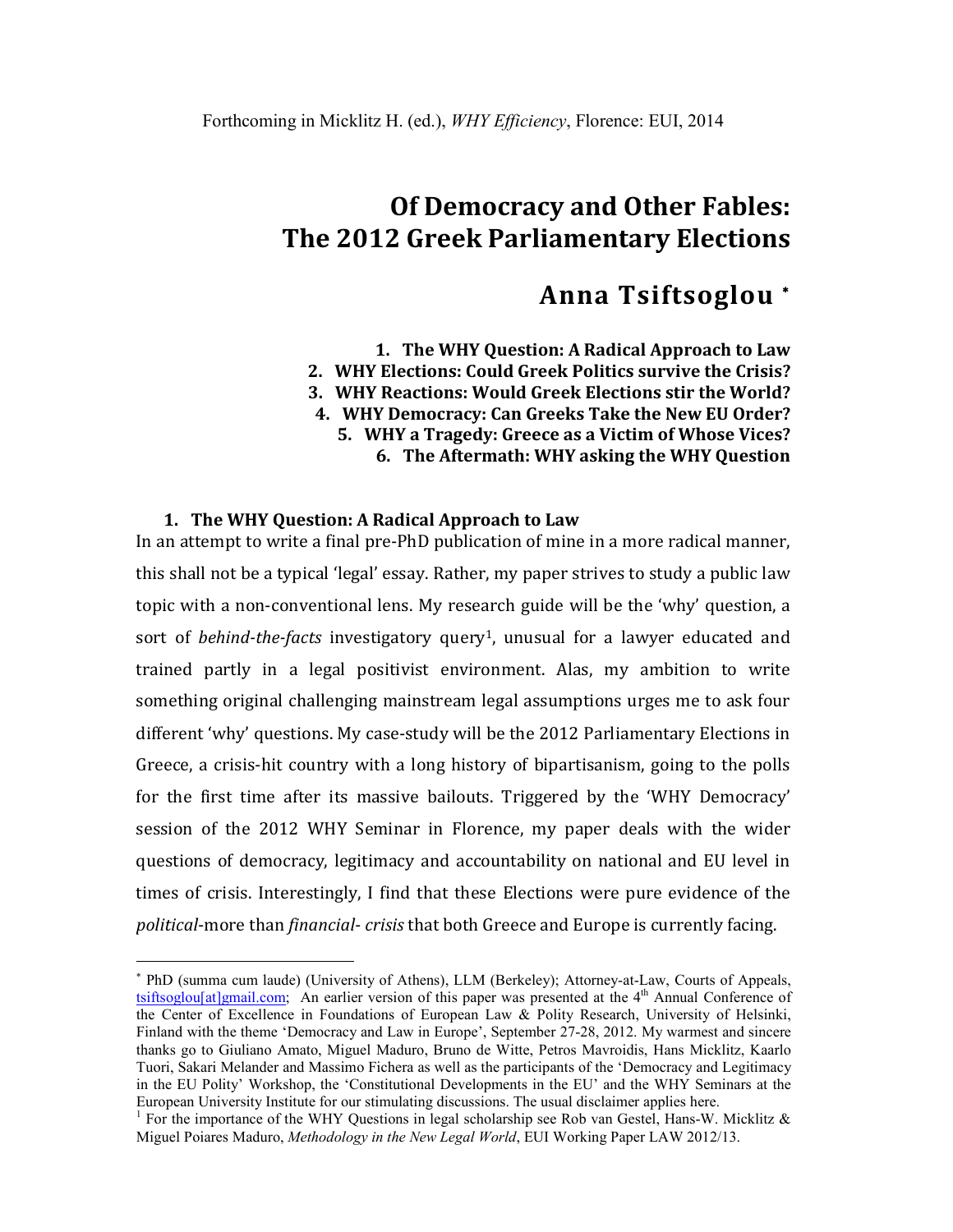# **2. WHY Elections: Could Greek Politics survive the Crisis?**

The Greek General Elections of June 2012 came as the result of political deadlocks. Following a first round in May 2012 and the failure of major parties to form a coalition government, the June Elections were called to put an end to instability. Question was how. With Greeks viewing this General Election as the ultimate opportunity to punish the 'austerity parties', voting would turn into polarization and extremes<sup>2</sup>. In such a political crisis, the outcome could hardly be predicted.

It was also the first time the Greeks went back to the polls since the two bailouts<sup>3</sup>. This time, though, things had changed. Whereas for the past three decades or so Greek politics have been dominated by two parties alternating in power by promising various benefits to the electorate, currently Greece is under international financial supervision and citizens can no longer expect such treats. Instead, they must learn to live with austerity. As such, it was anticipated the two-party system would not survive the crisis and new political players would soon emerge.

The 2012 Elections turned out a breakthrough. Greece became the first crisis-hit country where bipartisanism collapsed, leading to greater political fragmentation4. The June Round finished with a seven-party parliament, a massive defeat of the formerly-governing PASOK and a disproportionate empowerment of opposition parties. Former opposition party New Democracy (conservatives) won almost 30%. Polarization drew many voters to extremists on both sides of the political spectrum. Far-left SYRIZA gained 27% of the vote, while far-right Golden Dawn gained an unprecedented 7% share and made its first entry to the Greek Parliament.

<sup>&</sup>lt;sup>2</sup> Nikos Alivizatos, *How do we Vote in Times of Crisis?*, Kathimerini, May 27, 2012 [in Greek]. See also Elias Dinas and Lamprini Rori, The 2012 Greek Parliamentary Elections: Fear and Loathing in the Polls, West European Politics, Vol.36:1, April 2013, 270-282, Yannis Mavris, Greece's Austerity Election, New Left Review, Vol.76, July-August 2012, and Gerasimos Moschonas, *The May 2012 Elections: The Breakthrough, the Trends and SYRIZA*, Syghrona Themata, Vol.116, pp.6-7 [in Greek].

 $3$  Greece signed two bail-out loan agreements (in May 2010 and October 2011) with the 'Troika' (EU/ECB/IMF) for the loan of  $\epsilon$ 110 billion and  $\epsilon$ 130 billion respectively. Both bail-outs were conditional on the implementation of reforms and harsh austerity measures (the so-called 'austerity packages'). For a thorough account of the 'Greek financial drama' see the commentary of Yannis Drossos, *Greece- The Sovereignty of the Debt, the Sovereigns over the Debts & Some Reflections on Law*, IGLP WP 7/2011.

 $4$  The June 17, 2012 General Election Results are declaratory. Former governing party PASOK (socialists) won roughly 12% of total vote (down 31%), while SYRIZA (leftists) won a massive 27%, up 22% since the former General Elections in October 2009. Source: Ministry of the Interior, http://ekloges.ypes.gr/index.html [in Greek] (last visited July 18, 2014)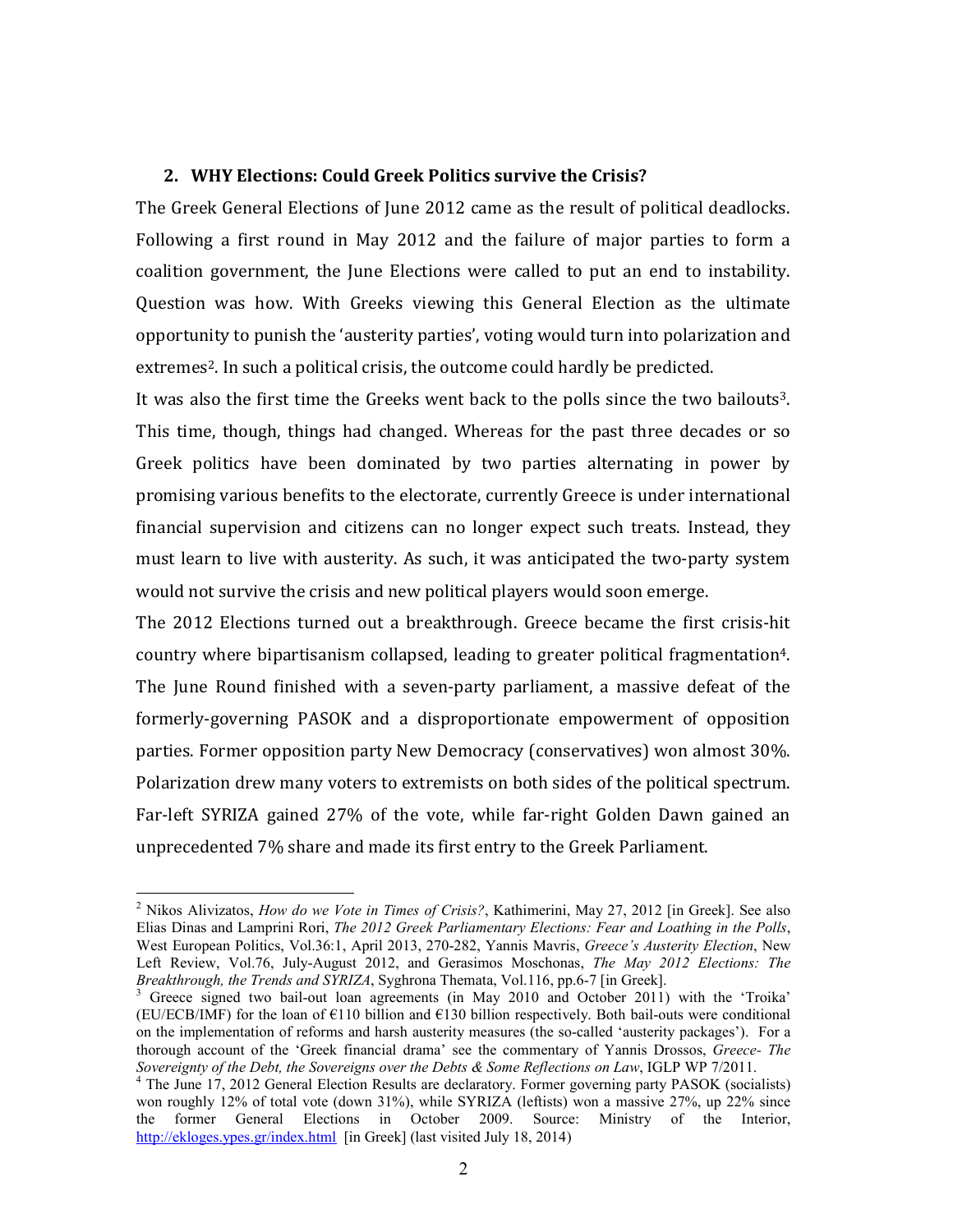What do these figures tell us? The de-stabilization of the Greek political system following a serious blow to bipartisanism<sup>5</sup>, the rise of political extremism<sup>6</sup> and even signs of a 1930s 'Weimar Republic-like' revival7. The new economic reality has definitely affected politics: as Greece sinks into recession, we are witnessing the erosion of the political establishment<sup>8</sup>. And the transition is not going to be smooth.

#### **3. WHY Reactions: Would Greek Elections stir the World?**

So how did the markets and politicians react to the Greek General Elections results? When the polls projected victory for austerity parties, global markets rose again<sup>9</sup>. The German Finance Minister Wolfgang Schäuble, following the May Round results, stated that the June Elections in Greece should be "a referendum on whether the country stays in the Euro"10. So did German Chancellor Angela Merkel, purportedly suggesting it to the Greek President of the Democracy, though she later refuted<sup>11</sup>.

In October 2011, former Prime Minister George Papandreou's idea to call a referendum on the Euro was met with outrage in and outside Greece, leading up to his resignation. The interim government of Lucas Papademos, set up shortly afterwards, deferred elections until certain Memoranda-of-Understanding (MoU) measures went through. The idea behind the referendum and the elections was the same: *Give Greeks the power to decide on Greece's fate, whatever that may entail*.

 $<sup>5</sup>$  The decline of dominant party systems and the popularity of anti-establishment parties find provenance in</sup> international economic integration. Mark Andreas Kayser, *How Domestic is Domestic Politics?*<br>Globalization and Elections, Annual Review of Political Science, 2007, Vol.10, 341-362 (353-57)

 $6$  As shown in the recent 2014 European Parliament Elections in Greece, the far-right Golden Dawn party has become the *third* parliamentary power gaining more than 9% of the total share of votes. See http://ekloges.ypes.gr/may2014/e/public/index.html?lang=en (last visited July 18, 2014)

<sup>&</sup>lt;sup>7</sup> Mark Mazower, For Greece and Germany a Democratic Trial Looms, The Guardian, June 11, 2012. As the prominent historian and expert-on-Greece Mark Mazower remarks, "With Neo-Nazis in Greece's parliament and its two-party system buckling under austerity, are the bad old days returning?"

Takis S. Pappas, Why Greece Failed, Journal of Democracy, April 2013, Vol.24:2, 31-45, 43 (pointing out that 'the current financial crisis led to the demolition of the two mechanisms that, for decades, had supported Greece's populist democracy', namely political patronage and triumphant polarization)

 $9$  Stocks and Euro Gain on Optimism About Greek Elections, The New York Times, May 28, 2012; See also the post-election endorsement, *Markets in Asia Get Greek Spark*, Wall Street Journal, June 17, 2012<br><sup>10</sup> Greek Vote Escalates Crisis as Schäuble Raises Euro-Exit, Bloomberg, May 15, 2012<br><sup>11</sup> Merkel 'Suggests Greek R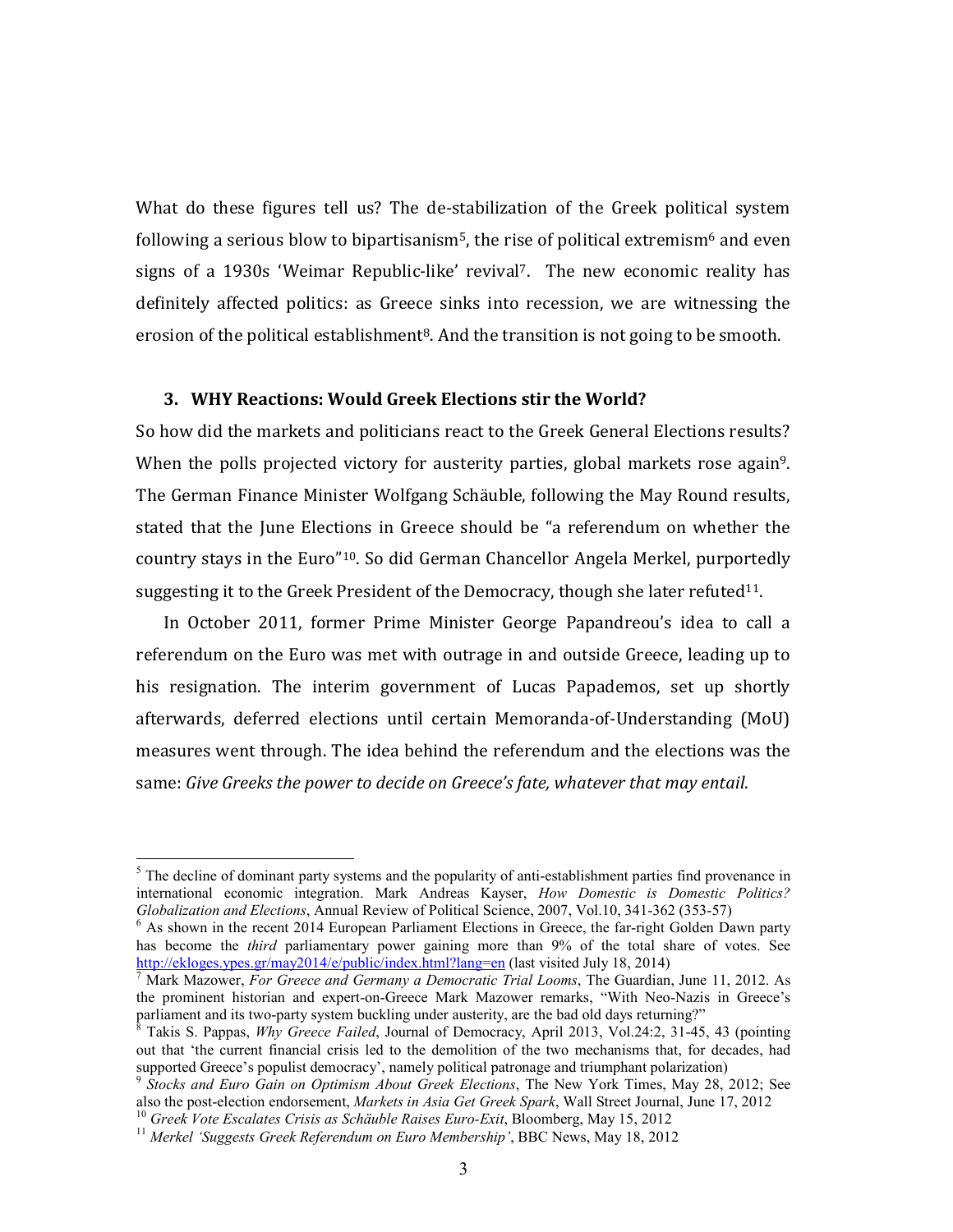Not so simple. If Greece weren't a Eurozone country and had not already agreed the biggest bailout in western history, Greeks could indeed go carelessly ahead with referendums and elections. As things turned out, and due to poor planning, Greeks went to the polls late and aggressively. The political destabilization of a Eurozone country in such enormous debt was *a real threat* for markets and politicians alike. At any rate, Greece would pay the price for breaching the bailout agreements $12$ .

Thus we view the transplantation of the Latin proverb *Pacta Sunt Servanda13* into Greek politics. Whereas 'Pacta', according to civil law tradition, used to legally bind only contracting parties, the bailout agreements<sup>14</sup>, if breached, would have radiating effects upon current and future Greek generations. Greek citizens may have voted for or against the bailouts, but their vote has sent signs internationally. The legitimization or rejection of the bailouts, which came a posteriori, certainly looked bizarre, but it has been externally judged<sup>15</sup> by our creditors with far reaching consequences. Greek voters may have had their say on a national scale, but their expulsion from the Eurozone and a possible default would be decided on the basis of an agreement. Greece has thus undertaken long-term obligations to resolve its sovereign debt crisis and it cannot easily breach them while still remaining in the Eurozone. Here is where moral considerations come up: But could the Eurozone stability determine -de jure or de facto- national elections? Can democracy be contingent on how markets will react? And why should Greece matter at all?

<sup>&</sup>lt;sup>12</sup> In Schäuble's words, "If Greece  $(...)$  wants to stay in the Euro, then they have to accept the conditions..<br>No responsible candidate can hide that from the electorate...". See Greek Vote Escalates Crisis, as above.

<sup>&</sup>lt;sup>13</sup> [Latin] Agreements are to be kept; treaties should be observed. A Dictionary of Law. By Jonathan Law and Elizabeth A. Martin. Oxford University Press 2009 Oxford Reference Online.<br><sup>14</sup> The nature of the agreements signed between Greece and the troika (EU/IMF/ECB) has been disputed.

According to a recent ruling of the Hellenic Supreme Administrative Court, they do not constitute 'international agreements'. As such, they did not require ratification by the Greek Parliament with qualified majorities of 3/5 (180 out 300 MPs) under article 28.2 of the Greek Constitution. Rather, such agreements merely constitute "political" (soft law) agreements that are not legally binding per se. Nevertheless, it was on the basis of those agreements that Greece committed. See  $\Sigma \tau E$  668/2012 (plenary session).

<sup>&</sup>lt;sup>15</sup> See the controversial interview of IMF Director Christine Lagarde: Can the Head of the IMF Save the Euro?, The Guardian, May 25, 2012. When asked if voters in Greece and France were wrong to elect antiausterity politicians, Lagarde diplomatically responded "You are never wrong when you have voted because you've acted in accordance with your conscience and your beliefs, and you've exercised your democratic right, which is, you know, perfectly legitimate in our democracies". Nevertheless, Lagarde admits that in countries like Greece and Italy, politicians who were 'unwilling to play by the IMF's rules' were ultimately 'replaced' by technocrats like Mario Monti and Lucas Papademos. This was of course "gifting Euro-sceptics evidence for their charge that the EU is fundamentally anti-democratic".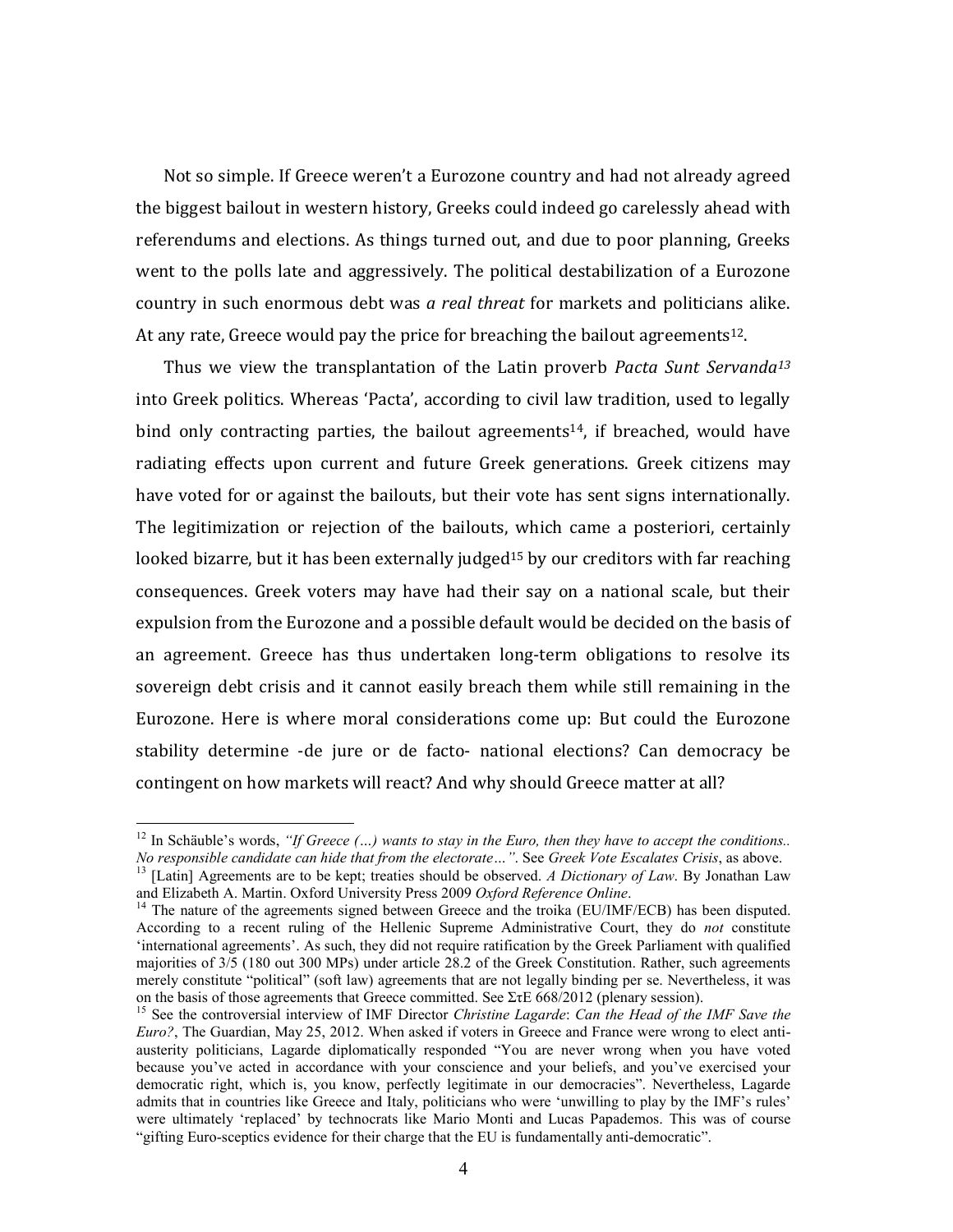Due to its historical fate, Greece, through its parliament, *had* to be once again 'in the forefront of Europe's evolution'16. The Greek Elections stirred politicians and markets alike because a possible 'negative' outcome would have created large waves of protest around the continent, sending signals of disobedience to foreign parliaments and creditors. But what were the signals sent eventually?

## **4. WHY Democracy: Can Greeks-and others-Take the New EU Order?**

Thus we get to the heart of the matter. What did these Elections signify?

Greece, like Europe, is ultimately facing an existential crisis. Its institutions, primarily its parliament, seem incapable to provide any feasible exodus from the austerity measures decided externally. Ruling parties primarily sign and ratify foreign agreements, lacking the power or even the willingness to negotiate them. Such agreements may even encroach on a nation's constitutional provisions or impose constitutional amendments in the course of their national implementation. Fiscal policy, for instance, a core area of self-government and formerly a state prerogative<sup>17</sup>, will be decided on the basis of an international agreement<sup>18</sup>. Sadly then, national sovereignty is gradually becoming *the exception* to the power rule19.

<sup>&</sup>lt;sup>16</sup> Mark Mazower, *Democracy's Cradle, Rocking the World*, New York Times, June 29, 2011 ('[T]oday, after the euphoria of the '90s has faded and a new modesty sets in among the Europeans, it falls again to Greece to challenge the mandarins of the European Union and to ask what lies ahead for the continent..')<br><sup>17</sup> See especially Kaarlo Tuori, *The European Financial Crisis: Constitutional Aspects and Implications*,

EUI Working Paper LAW 2012/28, 45 (arguing about the erosion of national fiscal sovereignty)

<sup>&</sup>lt;sup>18</sup> Bypassing traditional communitarian methods and altering the so-called 'Maastricht architecture' of the European Economic Constitution. Another Legal Monster? An EUI Debate on the Fiscal Compact Treaty, EUI WP LAW 2012/09 (Anna Kocharov, ed.), with very interesting contributions- see, among others, Bruno de Witte (discussing the nature of this fiscal regulation), Hans Micklitz (raising the input / output legitimacy issue) and Miguel Maduro (discussing the existential/political crisis of Europe)

<sup>&</sup>lt;sup>19</sup> See, however, the rulings of the German Federal Constitutional Court of September 7, 2011 on the constitutionality of the Greek bail-out and the euro rescue package and of September 12, 2012 on the constitutionality of the German acts ratifying the European Stability Mechanism (ESM) and the Fiscal Compact Treaty, 2 BvR 987/10 and 2 BvR 1390/12 respectively, according to which there was no essential violation of national budget autonomy as safeguarded by the German Parliament. See the comments of Bruce Ackerman and Miguel Maduro, Broken Bond, Foreign Policy, September 17, 2012 (arguing that the Court's preliminary findings on further economic-but not political-integration will jeopardize the Eurozone on the long run, if unchanged).Also, Kaarlo Tuori, The European Financial Crisis.., 41.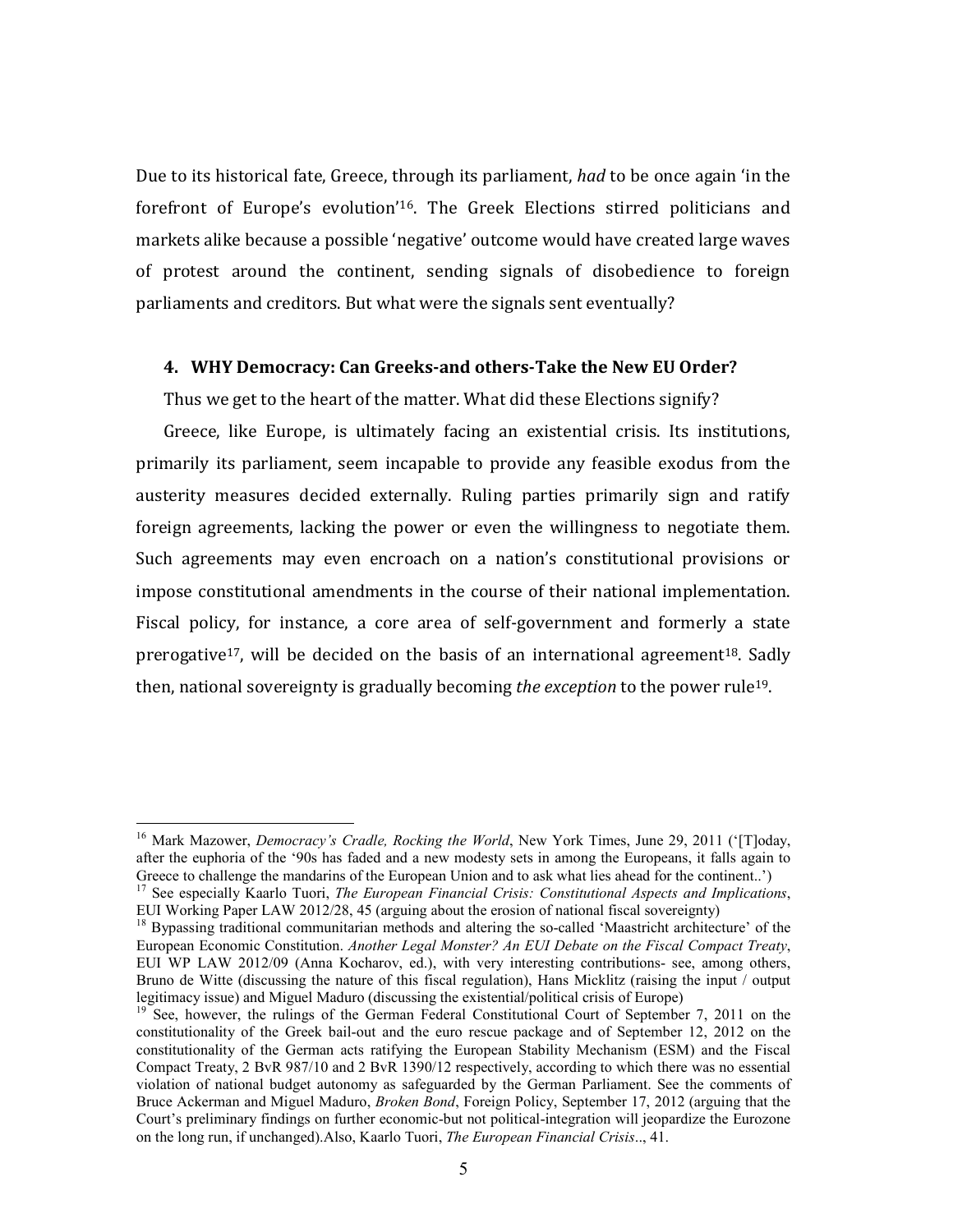The basic notion of representation seems to have changed in the new EU order. The principal-agent theory<sup>20</sup>, prominent in representative democracy, looks not to be properly applicable anymore. The Greek parliament, in our case, cannot function as an agent of its voters since several powers originally conferred to it have been continuously transferred to the EU level. Thus, the Greek parliament serves more as a ratifier/executor of foreign decisions, to avoid collapse and international isolation. This is the modern trend. We witness the decline in the role of national parliaments who are becoming less agile as decision makers<sup>21</sup>. At the same time, we view a growing demand for transfer of decision powers from the national to the EU level, with a parallel diminution of the state. National democracy is being eroded.

The paradox of the story is the issue of accountability. Greek politicians, especially members of the former government, have been held accountable by the Electorate for promoting harsh austerity policies. However, most-if not all- of the present reforms being pushed for are the products of external decisions<sup>22</sup>. Nevertheless, the actual decision makers, be it the IMF, the ECB or the EU bureaucrats, have not -and could not- be held accountable in National Elections. Accountability mechanisms have and will be restricted within Greek borders<sup>23</sup>.

Thus the popularity of the 'anti-memorandum discourse'<sup>24</sup> in our politics. Unsurprisingly, a great amount of voters supported the anti-memorandum front propagating even the renouncement of the bailout agreements and a Euro exodus.

<sup>&</sup>lt;sup>20</sup> For an introduction to this political science doctrine see Carina Sprung, Even More or Even Better Scrutiny? Analyzing the Conditions of Effective National Parliamentary Involvement in EU affairs, European Integration Online Papers (EIoP), 2010, 14:02, 5-10,  $\frac{http://eiop.or.at/eiop/texte/2010-002a.htm}{http://eiop.or.at/eiop/texte/2010-002a.htm}$ <br><sup>21</sup> This could be viewed as a 'post-democratic' symptom, in the sense that existing democratic ins

may not always correspond to the political reality. See Colin Crouch, Post-Democracy, Polity Press, 2004. Such symptoms raise moral questions, if e.g. the EU should be treated as 'a higher good' that could override the interests of national politics and their representatives in democratic parliaments. See the arguments of Patricia Springborg, Sovereignty, Organized Hypocrisy, the Paradox of Post-9/11 *International Relations*, Paper presented at the  $4^{th}$  Annual Conference, 'Democracy and Law in Europe', CoE in Foundations of European Law and Polity Research, Helsinki, Finland, September 27-28 2012.

 $\frac{22}{22}$  As Yannis Drossos puts it, 'The decisions asked... must pass through our constitutional institutions, mainly the Parliament and the Government, so that Greece will bear the ultimate political and legal responsibility for them. Thus, we offer our creditors warranties of constitutional eminence; they don't need to come and occupy the country'. Yannis Drossos, The Sovereignty of the Debt..., as above, 41-42.

 $t^{23}$  This paradox is prevalent in other crises-hit countries, where domestic politicians are held accountable for downturns in regional or international economies affecting their own – a domestic effect of globalization on political process. Kayser, How Domestic is Domestic Politics?..., as above, 346-9 <sup>24</sup> Elias Dinas and Lamprini Rori, *The 2012 Greek Parliamentary Elections* ...., as above, 278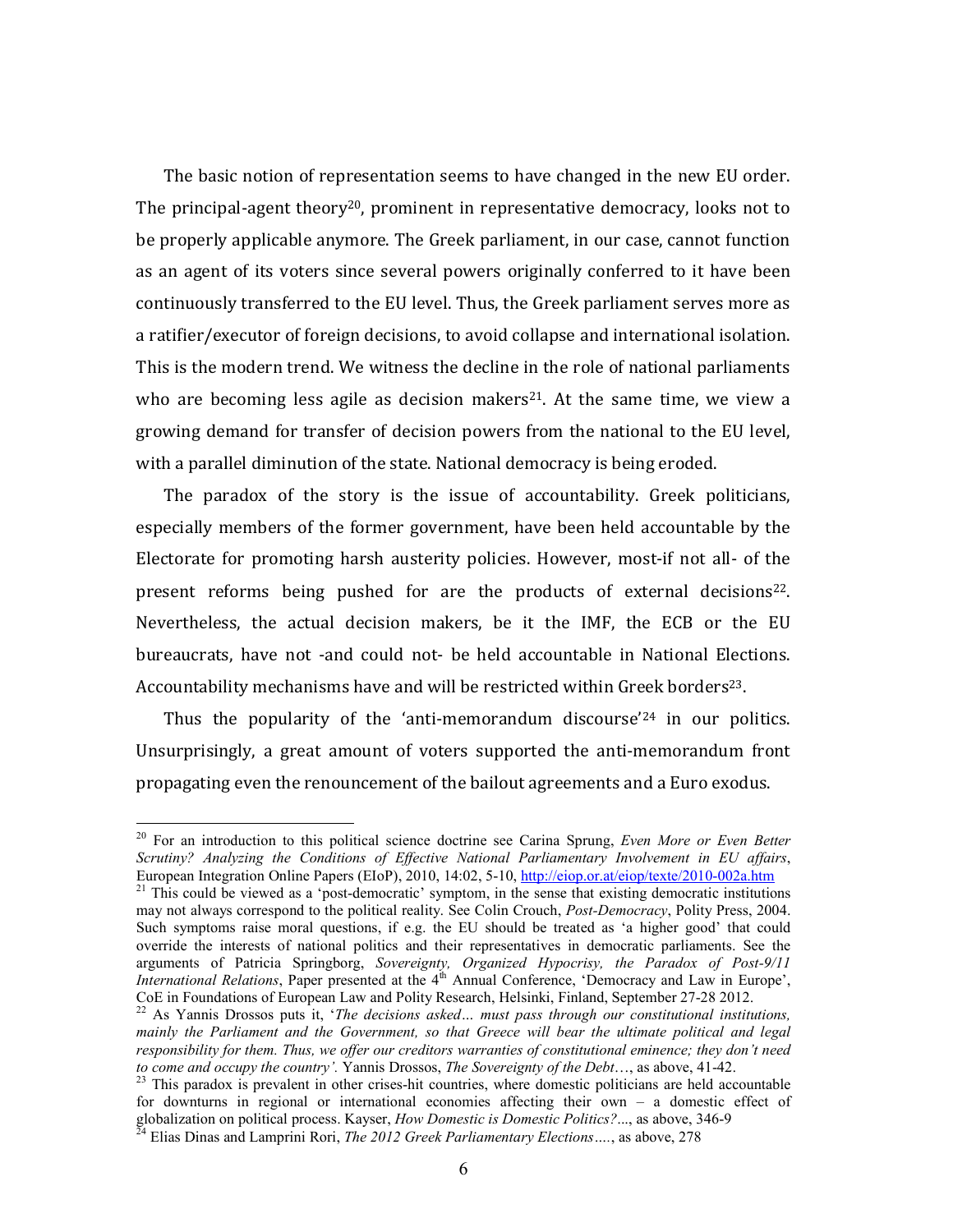In a sense, many Greek voters might have been willing to send signs externally<sup>25</sup>. Ultimately, the Elections could be seen, as suggested, as a de facto referendum on the Euro and its deficiencies. By voting massively against austerity, Greeks' economic despair and euro-skepticism transformed into protest against the EU as a whole, signaling detachment<sup>26</sup> from its institutions, the rise of nationalist sentiments and a strong quest for legitimacy27. In deep recession, Greeks, like other Europeans, are turning cynical about the value of a common currency and even their commitment to the European project. Question is whether the Eurozone crisis could turn us backwards towards the re-engagement of the national polity as the 'preferred sovereign'28. The recurring dilemma "euro or drachma" widely spelled before the Elections sadly symbolized the tragic dilemma "Greece or Europe"<sup>29</sup>. Really hard to swallow, three decades after the country's European accession!

The 2013 General Italian Elections is yet another example of this rising trend. With the evolving popularity of politicians like Beppe Grillo and Silvio Berlusconi<sup>30</sup>, the Italian political arena resembled a true comedy or even a Théâtre de l'Absurde.

<sup>&</sup>lt;sup>25</sup> See, for instance, Supporters of Bailout Claim Victory in Greek Election, The New York Times, June 17, 2012, where a Greek voter declared that the election was "…a message to Europe that you are not the boss – Mrs. Merkel, or anybody (…) We want somebody from our country to oversee our economic system".

See also Alexis Tsipras, *The Greek Message for Angela Merkel*, The Guardian, October 8, 2012<br><sup>26</sup> See Peter Lindseth, "Of the People": Democracy, the Eurozone and Lincoln's Threshold Criterion, article based on author's Daimler Lecture at the American Academy in Berlin, February 8, 2012 available online at http://papers.ssrn.com/sol3/papers.cfm?abstract\_id=2056760 (last visited May 31, 2013) (pointing out the "democratic disconnect" of Europeans from the EU institutions as the biggest issue in the EU)

<sup>&</sup>lt;sup>27</sup> The same happening in other Eurozone-creditor and debtor-countries, like Finland, Germany, the Netherlands, France, Spain and most recently, Italy. See The Euro Crisis: An Ever-deeper Democratic Deficit, The Economist, May 26, 2012 ('With no other way to influence Brussels except through governments that seem not to be listening, the cynical politics of impotence easily takes hold').<br><sup>28</sup> See Miguel Maduro, Europe and the Constitution: What if this is As Good as it gets? In *European* 

Constitutionalism Beyond the State (J.H.H Weiler/ M. Wind, eds.), 2003, CUP (navigating the possibilities for a new concept of constitutionalism that will allow transition from the 'sovereignty of the state' to the 'sovereignty of the constitution'), and the counter-arguments of Giandomenico Majone, Europe's ´Democratic Deficit': The Question of Standards, European Law Journal, 4:1, 5-28 (questioning the standards applied to EU institutions to assess EU legitimacy) and Andrew Moravcsik, The Myth of Europe's Democratic Deficit, InterEconomics, Nov/Dec. 2008, 331 (deconstructing the deficit myth)

<sup>&</sup>lt;sup>29</sup> Other EU countries may be facing this dilemma soon as well! See Francis Fukuyama, *The Two Europes*, The American Interest, May 8, 2012. The author brings back the 'popular' division of Europe between the 'hard-working, Protestant disciplined Northern Europe' against 'a lazy, profligate Catholic-Orthodox South' by further adding that 'the real division is not a cultural one; it is between a clientelistic and nonclientelistic Europe'. Nevertheless, even countries of the North like Ireland have suffered from the crisis. Clientelism may indeed be one factor of the debt crisis but cannot be the only or the deciding one.

 $30$  Send in the Clowns: How Beppe Grillo and Silvio Berlusconi Threaten the Future of Italy and the Euro, The Economist, May 2, 2013: 'Italy's political convulsions underline the need for Mrs Merkel to adapt her prescription- So far it has been a lot of austerity and some reform; it should be the other way around'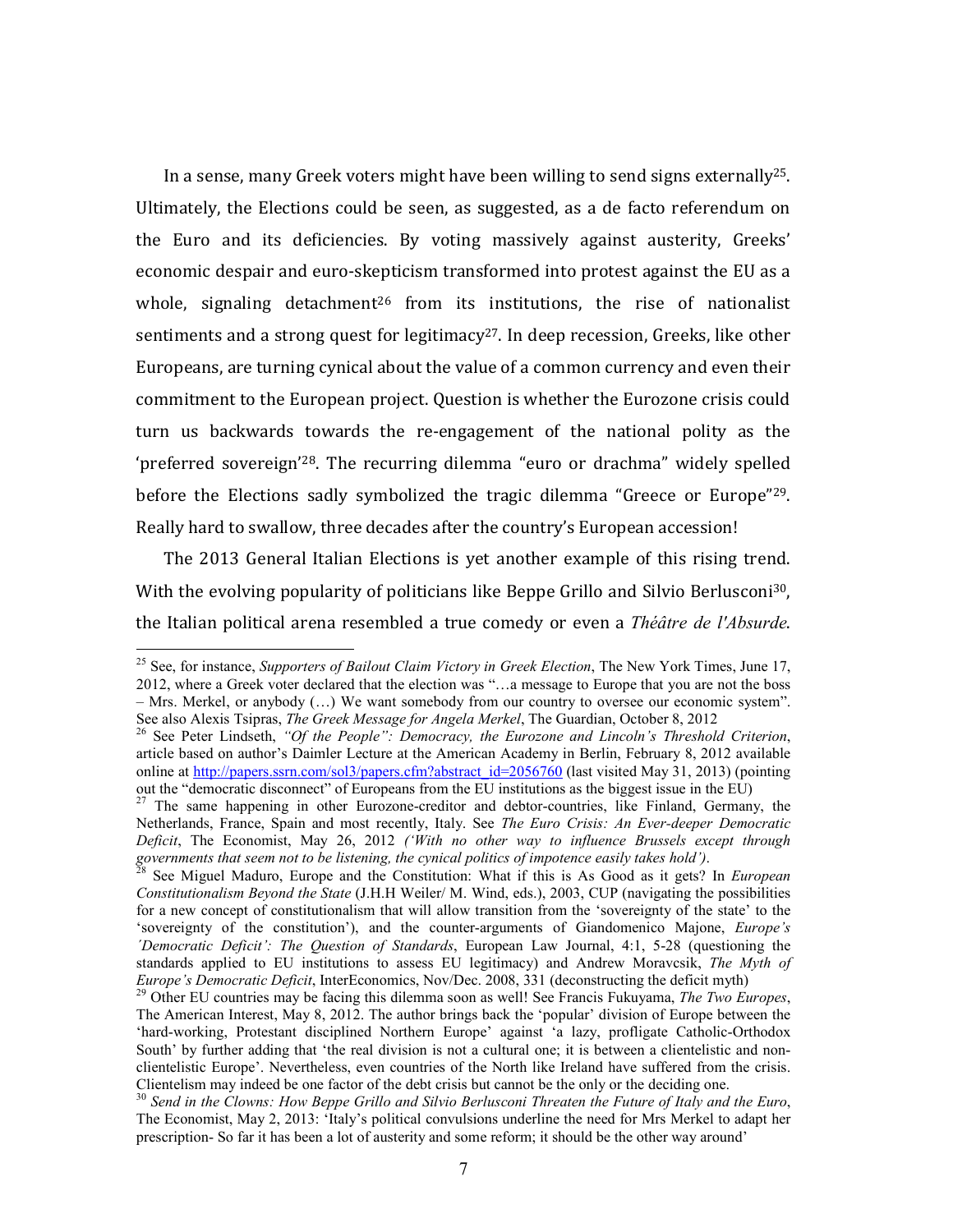Though situated on the exact opposite sides of the political spectrum, Grillo and Berlusconi shared, besides populism, a common and dominant belief: their rejection of foreign-driven austerity and the rebirth of national pride31. Voters who had lost faith in Monti's technocratic government or the 'elite political castes'32 elevated former comedian Grillo's Five Star Movement to third political force in Italy. It took two months, President Napolitano's reappointment and Enrico Letta's formation of the first right-left coalition since World War II for Italy to finally have a governmenthowever short-term it proved to be, due to Matteo Renzi's rise to power a year later. More than the Greek ones, the 2013 Italian Elections signified a popular backlash to the way Europe now works- absent legitimacy, it won't make it on the long run.

The way things finally turned out in Greece only shows the Greek idiosyncrasy. Greek voters, at the end of the day, elected *the lesser evil*, avoiding dangerous outcomes. Despite the fierce opposition to bailouts, a large share of the electorate went for the party supporting them<sup>33</sup>. The fear of being expelled from the Eurozone drew all risk-averse voters to the conservatives the very last minute. As such, they resembled their fellow Irish voters on their Fiscal Compact Treaty referendum<sup>34</sup>. Under the fear of being barred from emergency EU funding in the near future35, the recent Irish 'yes' only signifies the fatality of direct democracy in Europe today.

#### **5. WHY a Tragedy: Greece as a Victim of Whose Vices?**

The different narratives of the crisis are endless. Whom can we put the blame on? The irresponsible bankrupt states, the greedy markets or the ill system as a whole?

<sup>&</sup>lt;sup>31</sup> Nikos Xydakis, *Italy Shakes Unstable Europe*, Kathimerini, February 26, 2013 [in Greek]<br><sup>32</sup> Rocco Polin, *Reform or Perish: Assessing the Results of Italy's Latest General Elections*, ELIAMEP Crisis Observatory Working Paper No4, April 2013 (also pointing out the institutional issues- like the inefficient bicameralism and the electoral system- that contributed to the political deadlock in Italy)  $33$  The conservative party New Democracy won roughly 30% on Second Round and formed a tripartite

coalition government with PASOK (12%) and the Democratic Left (DIMAR) (6%). Only a year later, in June 2013, a dispute over the abrupt closure of the national state broadcaster ERT, led DIMAR to leave the ruling coalition. See *Greek Party Quits Coalition Over State TV Debacle*, Reuters, June 21, 2013

<sup>&</sup>lt;sup>34</sup> EU Leaders Welcome Poll Result, Irish Times, June 1, 2012 (quoting the President of the European Council Herman van Rompuy, "With this vote, the Irish people have given their endorsement and commitment to European integration. This result is an important step towards recovery and stability")

<sup>&</sup>lt;sup>35</sup> Compare President Rompuy's pompous endorsement of the referendum results above with Bridget Connolly's – an Irish who Voted 'Yes'- astonishing declaration: "The treaty will solve nothing, but... we're going to need European money next year, plain and simple.. We can't afford to be thumbing our noses at Europe right now." See Ireland Votes in Favor of EU Fiscal Pact, BBC News, June 1, 2012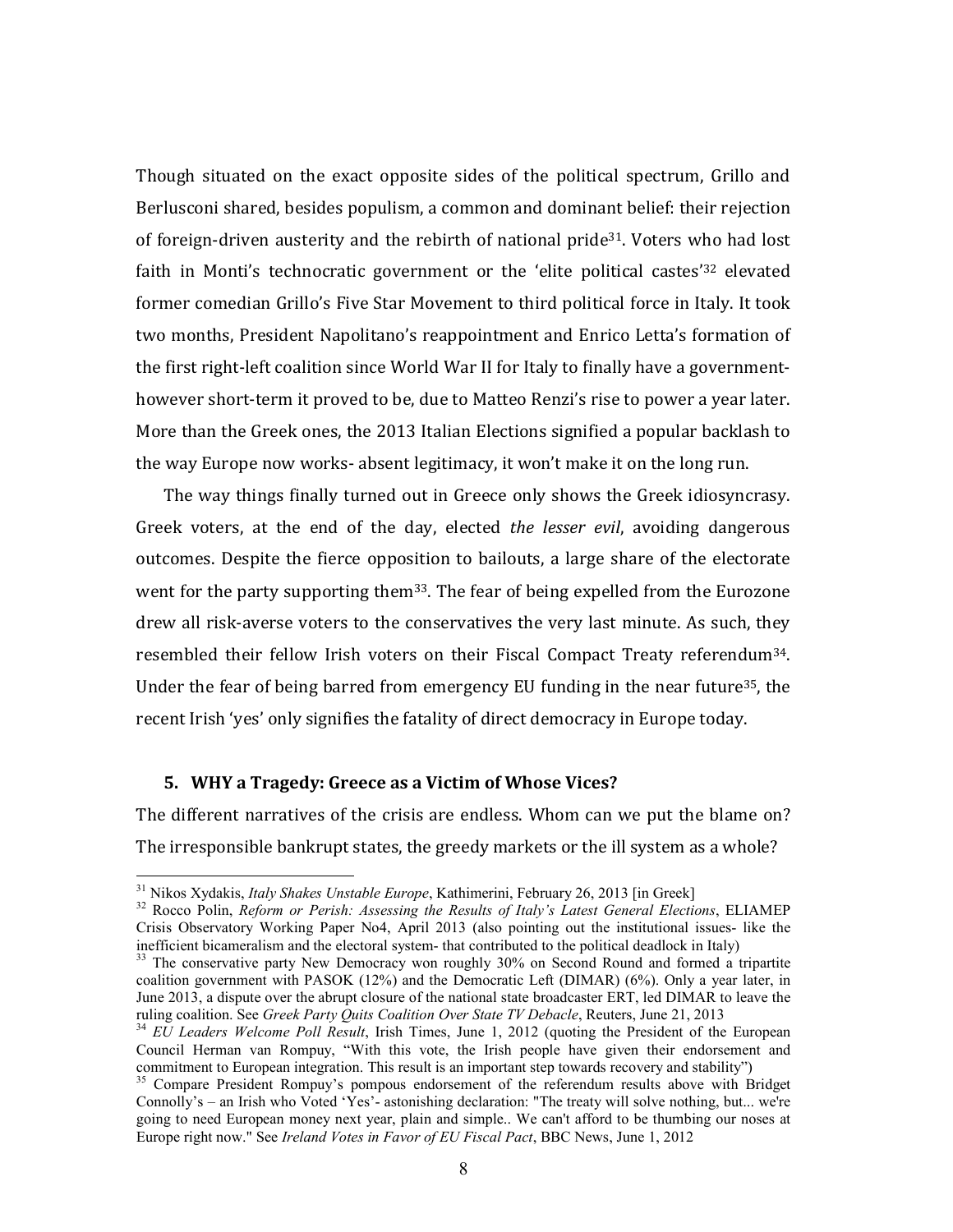Paul Krugman, in a well-versed op-ed written on the day of the June Elections<sup>36</sup>, talks about ´Greece as a Victim'. His argument is clear: it is not Athens and Greeks to blame for this situation, rather Brussels, Frankfurt and Berlin. The Eurozone crisis is primarily a systemic crisis caused by early foundational errors- mainly, the absence of centralized structures to support the common currency. Due to such incomplete EU federalization the origin of this crisis cannot be national but rather European<sup>37</sup>. Political integration hasn't been sufficient indeed to promote our common plans.

The European Union is not, however, like the United States of America- yet<sup>38</sup>. Without an American-style federal government<sup>39</sup> and still utilizing hybrid models<sup>40</sup> of decision-making, the Monetary but mostly the European Union seems doomed41. Nevertheless, the rhetoric of "more Europe" misses a big point: popular support. The difficult conciliation between the economic and the political view of the EU is grounded on its peculiar constitutionalization process, its primarily economic orientation and thus, its unique nature<sup>42</sup>. The EU remains a union of asymmetricalculturally or materially- independent states. In post-national Europe, federalism could be one but not the only suitable option $43$ . The complexity of the present crisis requires more flexible solutions, taking into account the national divergences, interests and politics still prevalent today, especially among the economic leaders.

<sup>&</sup>lt;sup>36</sup> Paul Krugman, *Greece as a Victim*, The New York Times, June 17, 2012<br><sup>37</sup> Jacques Attali, *The Crisis is in Brussels, Not Athens*, The New York Times, June 19, 2011<br><sup>38</sup> Although, as well stated, it is an 'internati Bruno de Witte, *The European Union as an International Legal Experiment* in JHH Weiler/ G. de Búrca, The Worlds of European Constitutionalism, 2012, Cambridge University Press (exploring the legal nature

 $39$  And it does make sense to look at the EU through the US federal example. See the persuasive arguments of Sergio Fabbrini, Revisiting Altiero Spinelli: Why to Look at the EU through the American Experience in: EU Federalism and Constitutionalism: The Legacy of Altiero Spinelli (A.Glencross/ A.Trechsel, eds.), 2010, Lexington Books (viewing both the US and the EU as 'compound democracies'-as Unions of States).  $^{40}$  Guiliano Amato, A New Inter-institutional Interplay after the Treaty of Lisbon?, Brown Journal of World Affairs, Vol.17:2, Spring/Summer 2011 (discussing the possible de-'hybridization' of the EU decision-

making model- a mix of intergovernmental and supranational methods - after the Lisbon Treaty)<br><sup>41</sup> Charles Grant, *Is Europe Doomed to Fail as a Power?*, Center for European Reform Essays, July 2009.<br>Contra the overoptimis <sup>42</sup> Sergio Fabbrini, as above, 57, 37-42. According to Fabbrini, the EU lacks a founding political document and thus *a political justification*. It is a 'compound democracy by *necessity'*, not a democracy '*by design'* 

and thus *a political justification*. It is a 'compound democracy by necessity', not a democracy 'by design'.<br><sup>43</sup> Giandomenico Majone, Patterns of Post-National Europe: The Future of Integration after the Crisis of Monetary Union, Paper presented at the 4<sup>th</sup> Annual Conference, 'Democracy and Law in Europe', CoE in Foundations of European Law and Polity Research, Helsinki, Finland, September 27-28 2012 (arguing that the traditional 'one-size-fits-all' philosophy of European governance led to the pathologies of the EMU)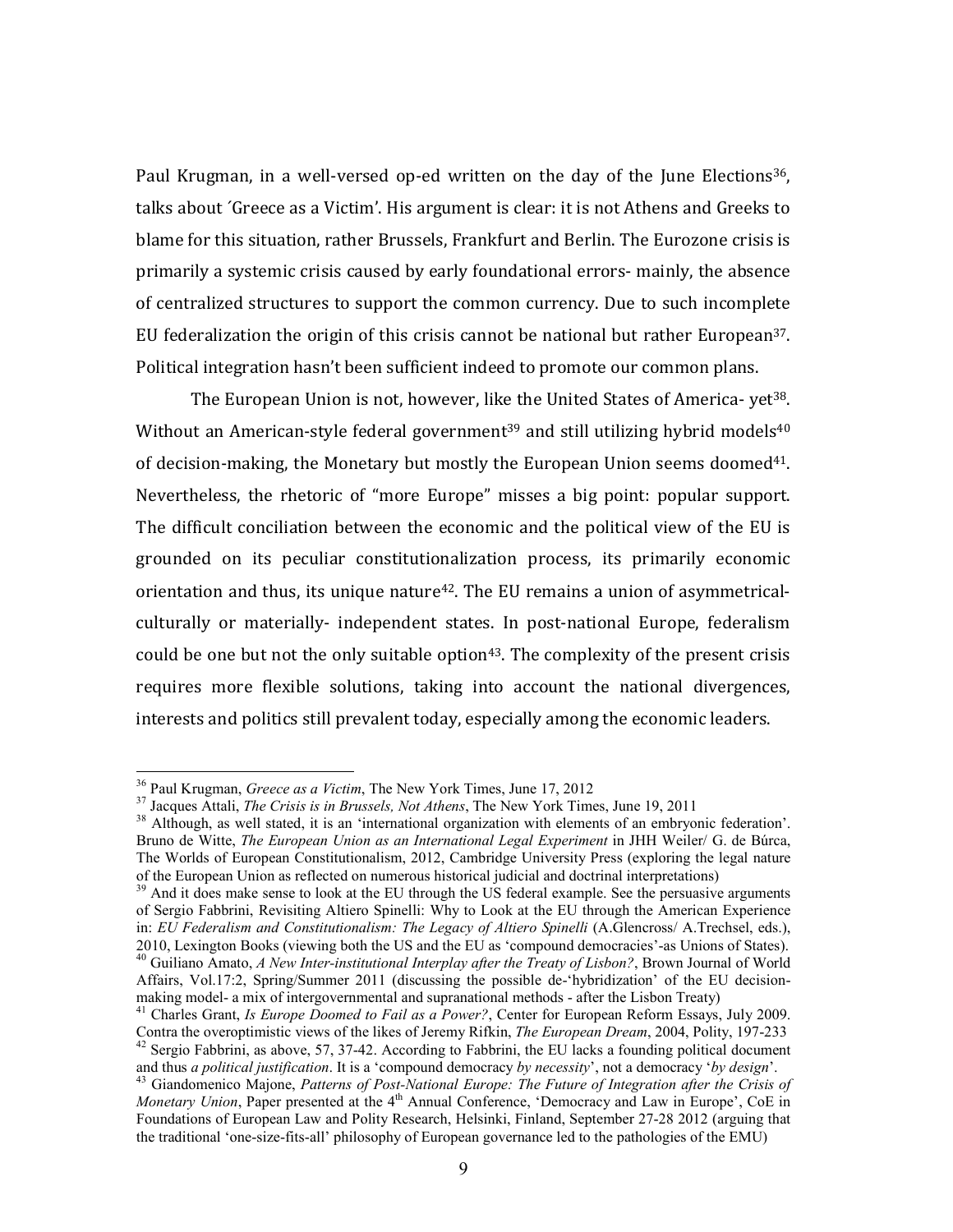In a union of growing asymmetries, the financial crisis is only making things worse. The recent Cyprus bailout, the fifth in the Eurozone in only three years, was yet another expression of the deeper political-more than financial-*chasm*<sup>44</sup> developing between the North and the South of Europe. The latter losing competitiveness and the former gaining it, the division between creditors and debtors, and the disturbing absence of trust among Eurozone members coupled with poor decision-making mechanisms have created an explosive mix actually threatening the Union per se. The Eurozone crisis is only ringing bells and exposing the growing fragmentation that may end up dividing the European Union into Central and the Periphery45.

Greece, on the other hand, cannot claim itself a saint. With decades of accumulated sins, and despite its considerable achievements, it remains a country with very big issues. Huge tax evasion, persistent lack of reforms, an enormous counter-productive public sector, to name only a few. And, worst of all, impunity46. Such internal issues however cannot be handled more efficiently but nationally. Here is the tricky part. Greek negative externalities will be imposed on fellow Eurozone citizens who, until the spread of the financial crisis, benefitted from the Euro at no cost. German or Finnish taxpayers, far remote from Greece's issues, are nevertheless asked to assume its costs. As Krugman remarks, in a non-federation, financial issues of one state cannot be resolved by other states without a single government. The common currency cannot work without mutualization of debt.

Thus the tragedy. Greece may be a victim of its own vices but mostly of European failures. Greek citizens, young and old, facing an unpredictable chaos, voted for bailouts, avoided uncertainty and gave the green lights to a short-term coalition government. Plunging in debt, the alternatives for the majority of Greek voters were nowhere to be seen. *A democracy with no alternatives is a fatal democracy altogether*. The Greek Elections were only a product of this tragedy.

<sup>&</sup>lt;sup>44</sup> Lessons from Cyprus: Euro Crisis Poses Graves Dangers to EU Unity, Spiegel, March 25, 2013.<br><sup>45</sup> Giandomenico Majone, Monetary Union and the Politicization of Europe, Keynote Speech at the EuroAcademica International Conference "The EU and the Politicization of Europe", Vienna, Dec. 2011, who argues that, instead of uniting Europe, the Euro will sadly end up dividing it into four different camps ('the members of the Eurozone; the *de jure* opt outs; the *de facto* opt outs; and the drop-outs').<br><sup>46</sup> As Takis Pappas well puts it, 'For decades, Greeks were allowed to act illegally against the state's

interests with no punishment- through rampant tax evasion, unauthorized construction, pension fraud and legislative immunity'. See the insider's analysis of Takis Pappas, Why Greece Failed, as above, 39.